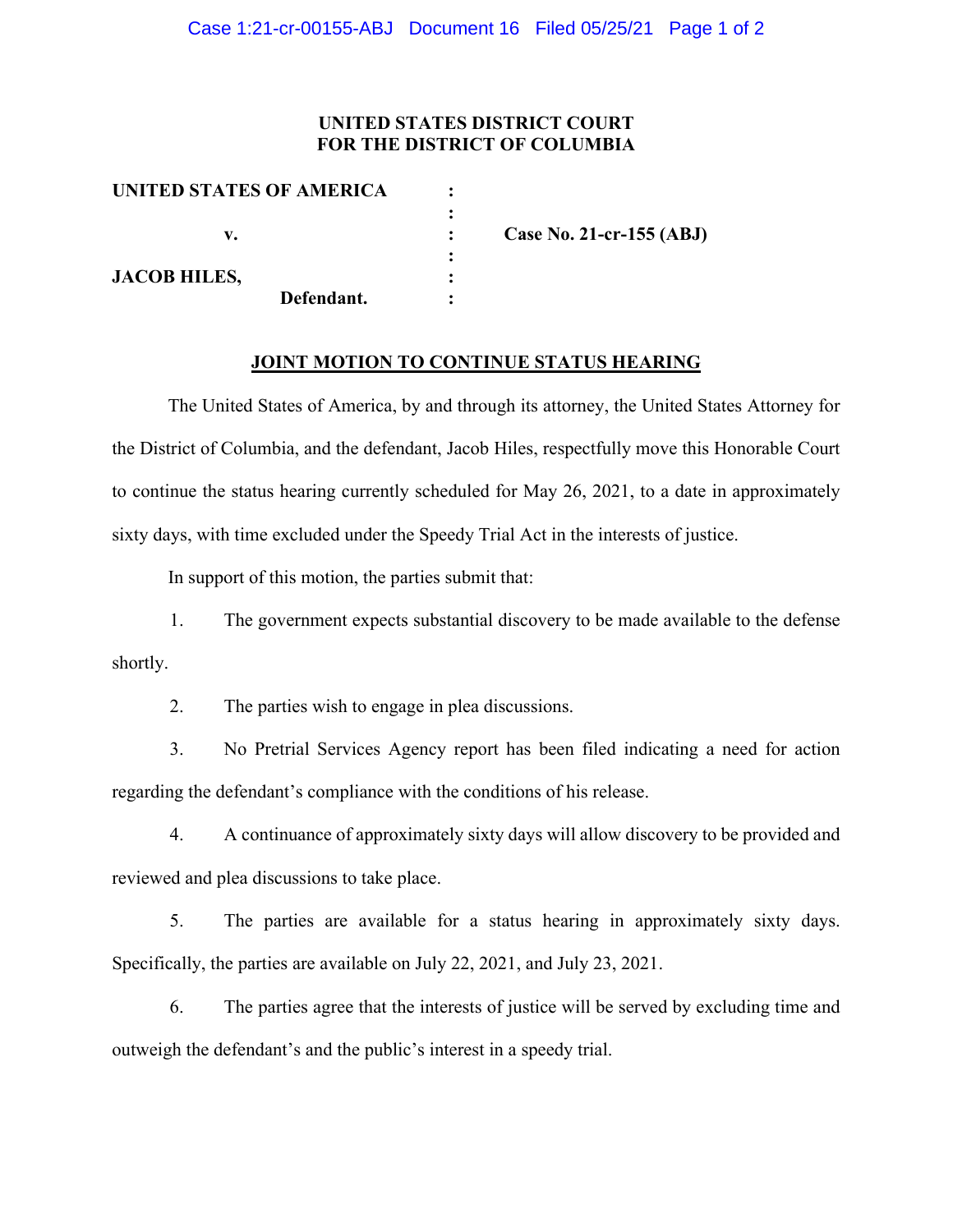# Case 1:21-cr-00155-ABJ Document 16 Filed 05/25/21 Page 2 of 2

WHEREFORE, the parties respectfully ask this Court to continue the status hearing currently scheduled for May 26, 2021, to July 22, 2021, or July 23, 2021.

Respectfully submitted,

CHANNING D. PHILLIPS ACTING UNITED STATES ATTORNEY

By: */s/ Mary L. Dohrmann* MARY L. DOHRMANN NY Bar No. 5443874 Assistant United States Attorney 555 4th Street, N.W. Washington, D.C. 20530 (202) 252-7035 Mary.Dohrmann@usdoj.gov

> */s/ Alexander Bell* ALEXANDER BELL Counsel to the Defendant